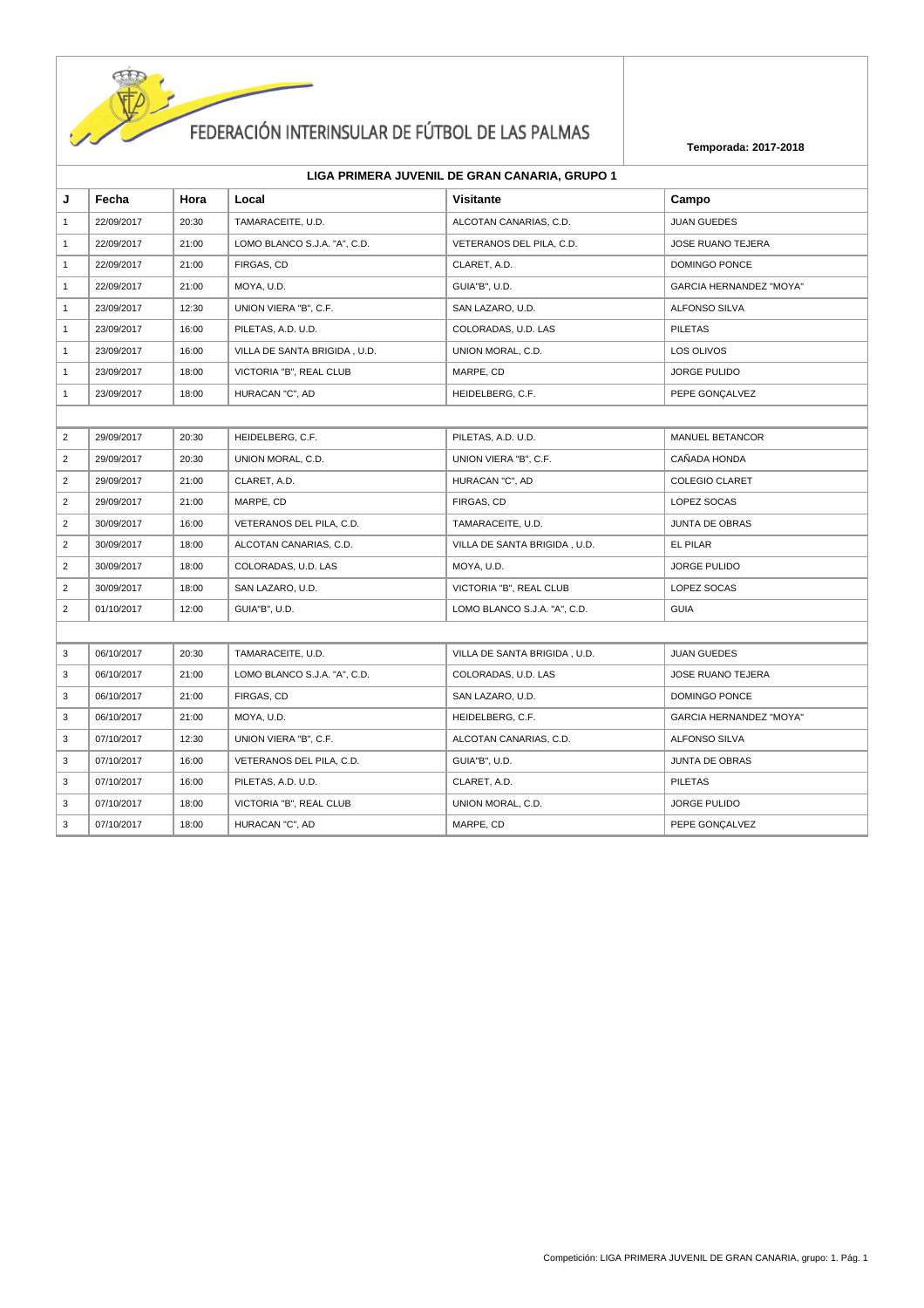

| LIGA PRIMERA JUVENIL DE GRAN CANARIA, GRUPO 1 |  |  |
|-----------------------------------------------|--|--|
|-----------------------------------------------|--|--|

| J              | Fecha      | Hora  | Local                        | <b>Visitante</b>             | Campo                          |
|----------------|------------|-------|------------------------------|------------------------------|--------------------------------|
| $\overline{4}$ | 13/10/2017 | 20:30 | HEIDELBERG, C.F.             | LOMO BLANCO S.J.A. "A", C.D. | MANUEL BETANCOR                |
| $\overline{4}$ | 13/10/2017 | 20:30 | UNION MORAL, C.D.            | FIRGAS, CD                   | CAÑADA HONDA                   |
| $\overline{4}$ | 13/10/2017 | 21:00 | CLARET, A.D.                 | MOYA, U.D.                   | <b>COLEGIO CLARET</b>          |
| 4              | 13/10/2017 | 21:00 | MARPE, CD                    | PILETAS, A.D. U.D.           | LOPEZ SOCAS                    |
| $\overline{4}$ | 14/10/2017 | 14:00 | VILLA DE SANTA BRIGIDA, U.D. | UNION VIERA "B", C.F.        | LOS OLIVOS                     |
| $\overline{4}$ | 14/10/2017 | 18:00 | ALCOTAN CANARIAS, C.D.       | VICTORIA "B", REAL CLUB      | EL PILAR                       |
| 4              | 14/10/2017 | 18:00 | COLORADAS, U.D. LAS          | VETERANOS DEL PILA, C.D.     | <b>JORGE PULIDO</b>            |
| 4              | 14/10/2017 | 18:00 | SAN LAZARO, U.D.             | HURACAN "C", AD              | LOPEZ SOCAS                    |
| $\overline{4}$ | 15/10/2017 | 12:00 | GUIA"B", U.D.                | TAMARACEITE, U.D.            | <b>GUIA</b>                    |
|                |            |       |                              |                              |                                |
| 5              | 20/10/2017 | 20:30 | TAMARACEITE, U.D.            | UNION VIERA "B", C.F.        | <b>JUAN GUEDES</b>             |
| 5              | 20/10/2017 | 20:30 | GUIA"B", U.D.                | COLORADAS, U.D. LAS          | <b>GUIA</b>                    |
| 5              | 20/10/2017 | 21:00 | LOMO BLANCO S.J.A. "A", C.D. | CLARET, A.D.                 | <b>JOSE RUANO TEJERA</b>       |
| 5              | 20/10/2017 | 21:00 | FIRGAS, CD                   | ALCOTAN CANARIAS, C.D.       | DOMINGO PONCE                  |
| 5              | 20/10/2017 | 21:00 | MOYA, U.D.                   | MARPE, CD                    | <b>GARCIA HERNANDEZ "MOYA"</b> |
| 5              | 21/10/2017 | 16:00 | VETERANOS DEL PILA, C.D.     | HEIDELBERG, C.F.             | <b>JUNTA DE OBRAS</b>          |
| 5              | 21/10/2017 | 16:00 | PILETAS, A.D. U.D.           | SAN LAZARO, U.D.             | <b>PILETAS</b>                 |
| 5              | 21/10/2017 | 18:00 | VICTORIA "B", REAL CLUB      | VILLA DE SANTA BRIGIDA, U.D. | JORGE PULIDO                   |
| 5              | 21/10/2017 | 20:00 | HURACAN "C", AD              | UNION MORAL, C.D.            | PEPE GONÇALVEZ                 |
|                |            |       |                              |                              |                                |
| 6              | 27/10/2017 | 20:30 | HEIDELBERG, C.F.             | GUIA"B", U.D.                | MANUEL BETANCOR                |
| 6              | 27/10/2017 | 20:30 | UNION MORAL, C.D.            | PILETAS, A.D. U.D.           | CAÑADA HONDA                   |
| 6              | 27/10/2017 | 21:00 | CLARET, A.D.                 | VETERANOS DEL PILA, C.D.     | <b>COLEGIO CLARET</b>          |
| 6              | 27/10/2017 | 21:00 | MARPE, CD                    | LOMO BLANCO S.J.A. "A", C.D. | LOPEZ SOCAS                    |
| 6              | 28/10/2017 | 12:30 | UNION VIERA "B", C.F.        | VICTORIA "B", REAL CLUB      | ALFONSO SILVA                  |
| 6              | 28/10/2017 | 14:00 | VILLA DE SANTA BRIGIDA, U.D. | FIRGAS, CD                   | LOS OLIVOS                     |
| 6              | 28/10/2017 | 18:00 | ALCOTAN CANARIAS, C.D.       | HURACAN "C", AD              | EL PILAR                       |
| 6              | 28/10/2017 | 18:00 | COLORADAS, U.D. LAS          | TAMARACEITE, U.D.            | <b>JORGE PULIDO</b>            |
| 6              | 28/10/2017 | 18:00 | SAN LAZARO, U.D.             | MOYA, U.D.                   | LOPEZ SOCAS                    |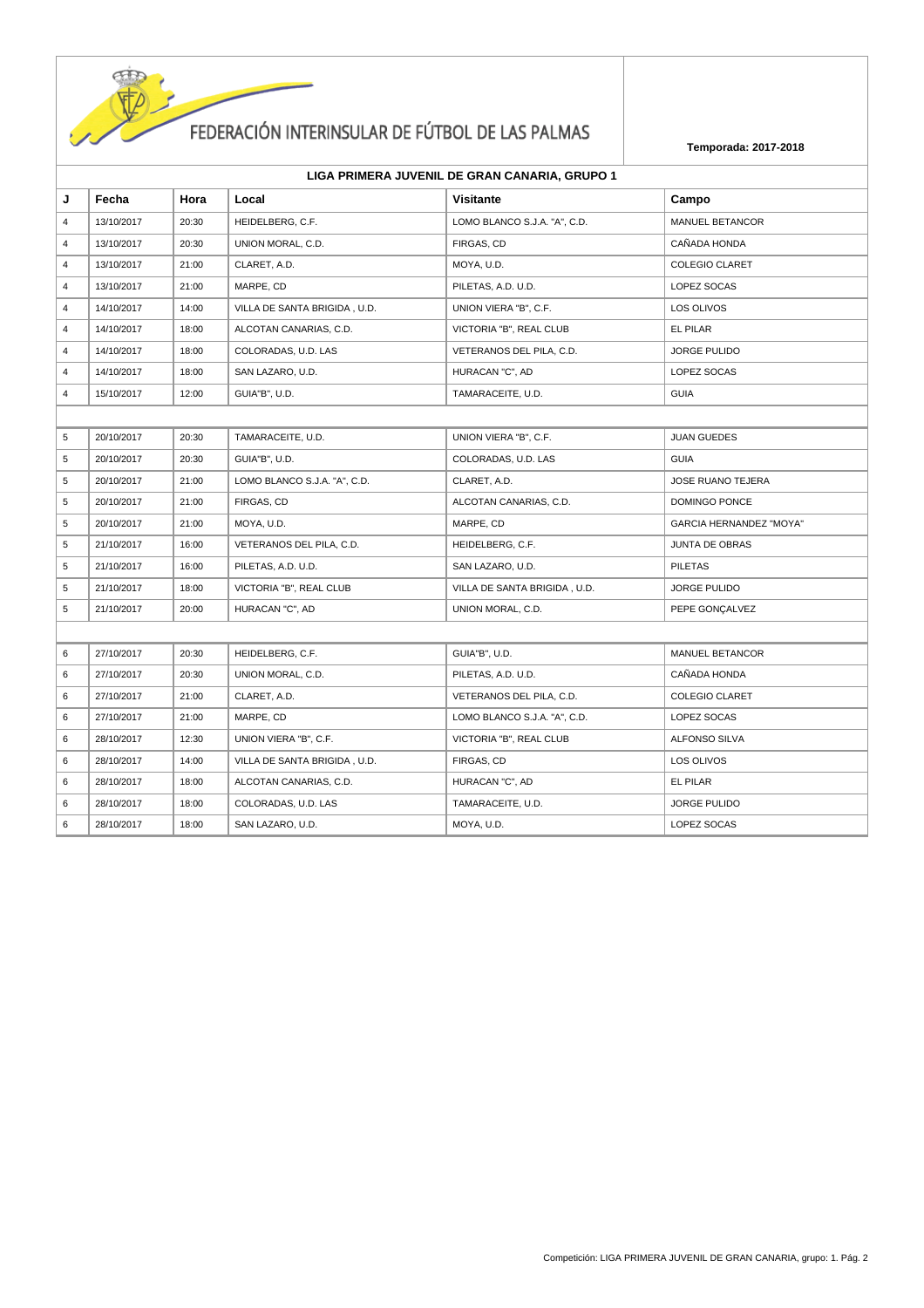

| J              | Fecha      | Hora  | Local                        | <b>Visitante</b>             | Campo                          |
|----------------|------------|-------|------------------------------|------------------------------|--------------------------------|
| $\overline{7}$ | 03/11/2017 | 20:30 | TAMARACEITE, U.D.            | VICTORIA "B", REAL CLUB      | <b>JUAN GUEDES</b>             |
| $\overline{7}$ | 03/11/2017 | 20:30 | GUIA"B", U.D.                | CLARET, A.D.                 | <b>GUIA</b>                    |
| $\overline{7}$ | 03/11/2017 | 21:00 | LOMO BLANCO S.J.A. "A", C.D. | SAN LAZARO, U.D.             | JOSE RUANO TEJERA              |
| $\overline{7}$ | 03/11/2017 | 21:00 | MOYA, U.D.                   | UNION MORAL, C.D.            | <b>GARCIA HERNANDEZ "MOYA"</b> |
| $\overline{7}$ | 04/11/2017 | 16:00 | VETERANOS DEL PILA, C.D.     | MARPE, CD                    | <b>JUNTA DE OBRAS</b>          |
| $\overline{7}$ | 04/11/2017 | 16:00 | PILETAS, A.D. U.D.           | ALCOTAN CANARIAS, C.D.       | <b>PILETAS</b>                 |
| $\overline{7}$ | 04/11/2017 | 18:00 | COLORADAS, U.D. LAS          | HEIDELBERG, C.F.             | <b>JORGE PULIDO</b>            |
| $\overline{7}$ | 04/11/2017 | 18:00 | HURACAN "C", AD              | VILLA DE SANTA BRIGIDA, U.D. | PEPE GONÇALVEZ                 |
| $\overline{7}$ | 04/11/2017 | 21:00 | FIRGAS, CD                   | UNION VIERA "B", C.F.        | DOMINGO PONCE                  |
|                |            |       |                              |                              |                                |
| 8              | 10/11/2017 | 20:30 | HEIDELBERG, C.F.             | TAMARACEITE, U.D.            | <b>MANUEL BETANCOR</b>         |
| 8              | 10/11/2017 | 20:30 | UNION MORAL, C.D.            | LOMO BLANCO S.J.A. "A", C.D. | CAÑADA HONDA                   |
| 8              | 10/11/2017 | 21:00 | CLARET, A.D.                 | COLORADAS, U.D. LAS          | <b>COLEGIO CLARET</b>          |
| 8              | 11/11/2017 | 12:30 | UNION VIERA "B", C.F.        | HURACAN "C", AD              | ALFONSO SILVA                  |
| 8              | 11/11/2017 | 14:00 | VILLA DE SANTA BRIGIDA, U.D. | PILETAS, A.D. U.D.           | LOS OLIVOS                     |
| 8              | 11/11/2017 | 18:00 | ALCOTAN CANARIAS, C.D.       | MOYA, U.D.                   | EL PILAR                       |
| 8              | 11/11/2017 | 18:00 | VICTORIA "B", REAL CLUB      | FIRGAS, CD                   | <b>JORGE PULIDO</b>            |
| 8              | 11/11/2017 | 18:00 | SAN LAZARO, U.D.             | VETERANOS DEL PILA, C.D.     | LOPEZ SOCAS                    |
| 8              | 11/11/2017 | 20:00 | MARPE, CD                    | GUIA"B", U.D.                | LOPEZ SOCAS                    |
|                |            |       |                              |                              |                                |
| 9              | 17/11/2017 | 20:30 | TAMARACEITE, U.D.            | FIRGAS, CD                   | <b>JUAN GUEDES</b>             |
| 9              | 17/11/2017 | 20:30 | HEIDELBERG, C.F.             | CLARET, A.D.                 | <b>MANUEL BETANCOR</b>         |
| 9              | 17/11/2017 | 20:30 | GUIA"B", U.D.                | SAN LAZARO, U.D.             | <b>GUIA</b>                    |
| 9              | 17/11/2017 | 21:00 | LOMO BLANCO S.J.A. "A", C.D. | ALCOTAN CANARIAS, C.D.       | <b>JOSE RUANO TEJERA</b>       |
| 9              | 17/11/2017 | 21:00 | MOYA, U.D.                   | VILLA DE SANTA BRIGIDA, U.D. | GARCIA HERNANDEZ "MOYA"        |
| 9              | 18/11/2017 | 14:00 | COLORADAS, U.D. LAS          | MARPE, CD                    | <b>JORGE PULIDO</b>            |
| 9              | 18/11/2017 | 16:00 | VETERANOS DEL PILA, C.D.     | UNION MORAL, C.D.            | <b>JUNTA DE OBRAS</b>          |
| 9              | 18/11/2017 | 16:00 | PILETAS, A.D. U.D.           | UNION VIERA "B", C.F.        | <b>PILETAS</b>                 |
| 9              | 18/11/2017 | 18:00 | HURACAN "C", AD              | VICTORIA "B", REAL CLUB      | PEPE GONÇALVEZ                 |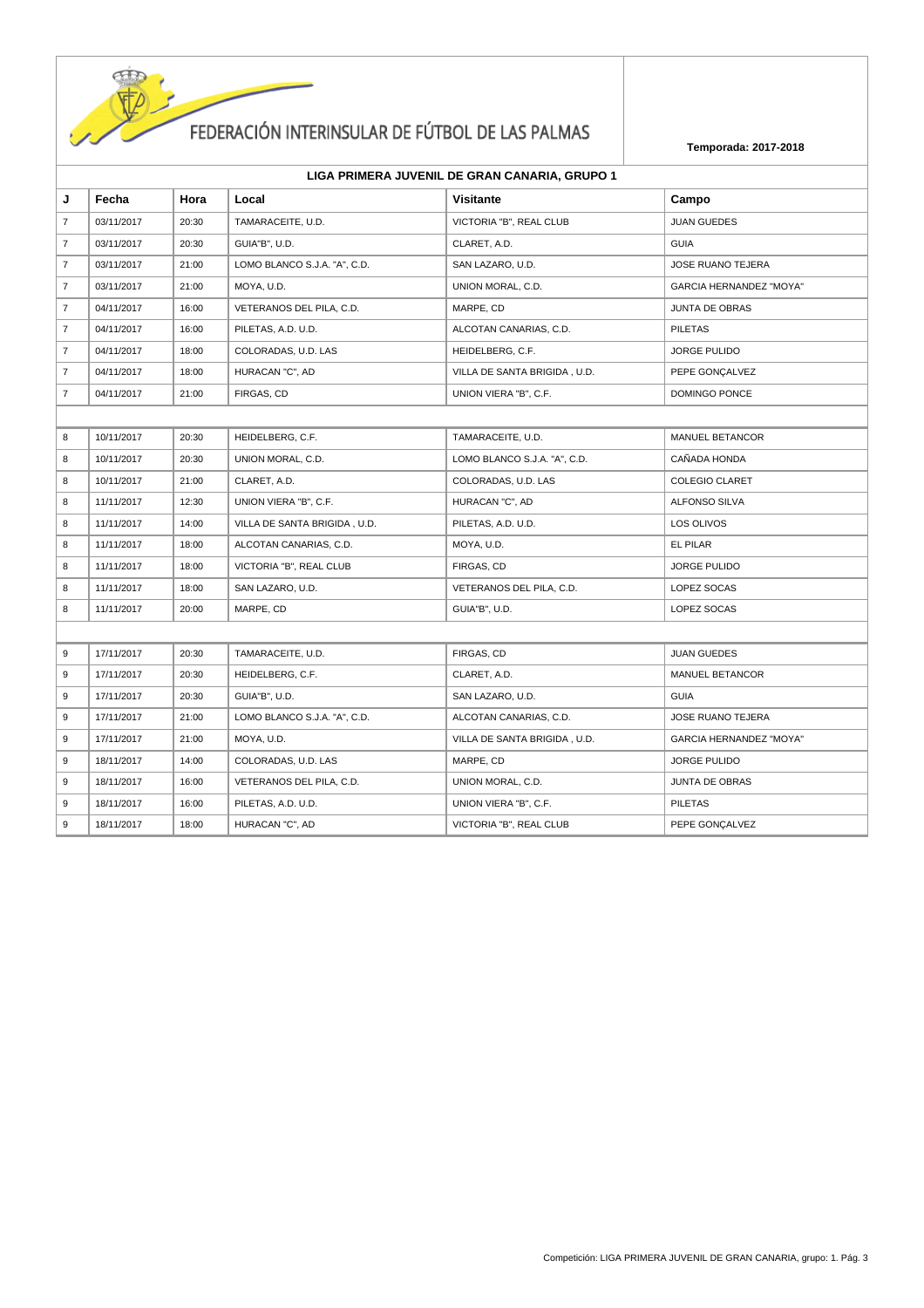

|    | LIGA PRIMERA JUVENIL DE GRAN CANARIA, GRUPO 1 |       |                              |                              |                                |  |
|----|-----------------------------------------------|-------|------------------------------|------------------------------|--------------------------------|--|
| J  | Fecha                                         | Hora  | Local                        | Visitante                    | Campo                          |  |
| 10 | 24/11/2017                                    | 20:30 | UNION MORAL, C.D.            | GUIA"B", U.D.                | CAÑADA HONDA                   |  |
| 10 | 24/11/2017                                    | 21:00 | FIRGAS, CD                   | HURACAN "C", AD              | DOMINGO PONCE                  |  |
| 10 | 25/11/2017                                    | 12:30 | UNION VIERA "B", C.F.        | MOYA, U.D.                   | <b>ALFONSO SILVA</b>           |  |
| 10 | 25/11/2017                                    | 14:00 | VILLA DE SANTA BRIGIDA, U.D. | LOMO BLANCO S.J.A. "A", C.D. | LOS OLIVOS                     |  |
| 10 | 25/11/2017                                    | 16:00 | CLARET, A.D.                 | TAMARACEITE, U.D.            | <b>COLEGIO CLARET</b>          |  |
| 10 | 25/11/2017                                    | 18:00 | ALCOTAN CANARIAS, C.D.       | VETERANOS DEL PILA, C.D.     | EL PILAR                       |  |
| 10 | 25/11/2017                                    | 18:00 | VICTORIA "B", REAL CLUB      | PILETAS, A.D. U.D.           | <b>JORGE PULIDO</b>            |  |
| 10 | 25/11/2017                                    | 18:00 | SAN LAZARO, U.D.             | COLORADAS, U.D. LAS          | LOPEZ SOCAS                    |  |
| 10 | 25/11/2017                                    | 20:00 | MARPE, CD                    | HEIDELBERG, C.F.             | LOPEZ SOCAS                    |  |
|    |                                               |       |                              |                              |                                |  |
| 11 | 01/12/2017                                    | 20:30 | TAMARACEITE, U.D.            | HURACAN "C", AD              | <b>JUAN GUEDES</b>             |  |
| 11 | 01/12/2017                                    | 20:30 | HEIDELBERG, C.F.             | SAN LAZARO, U.D.             | MANUEL BETANCOR                |  |
| 11 | 01/12/2017                                    | 20:30 | PILETAS, A.D. U.D.           | FIRGAS, CD                   | <b>PILETAS</b>                 |  |
| 11 | 01/12/2017                                    | 20:30 | GUIA"B", U.D.                | ALCOTAN CANARIAS, C.D.       | <b>GUIA</b>                    |  |
| 11 | 01/12/2017                                    | 21:00 | CLARET, A.D.                 | MARPE, CD                    | <b>COLEGIO CLARET</b>          |  |
| 11 | 01/12/2017                                    | 21:00 | LOMO BLANCO S.J.A. "A", C.D. | UNION VIERA "B", C.F.        | JOSE RUANO TEJERA              |  |
| 11 | 01/12/2017                                    | 21:00 | MOYA, U.D.                   | VICTORIA "B", REAL CLUB      | <b>GARCIA HERNANDEZ "MOYA"</b> |  |
| 11 | 02/12/2017                                    | 16:00 | VETERANOS DEL PILA, C.D.     | VILLA DE SANTA BRIGIDA, U.D. | <b>JUNTA DE OBRAS</b>          |  |
| 11 | 02/12/2017                                    | 18:00 | COLORADAS, U.D. LAS          | UNION MORAL, C.D.            | <b>JORGE PULIDO</b>            |  |
|    |                                               |       |                              |                              |                                |  |
| 12 | 07/12/2017                                    | 20:30 | UNION MORAL, C.D.            | HEIDELBERG, C.F.             | CAÑADA HONDA                   |  |
| 12 | 07/12/2017                                    | 21:00 | FIRGAS, CD                   | MOYA, U.D.                   | DOMINGO PONCE                  |  |
| 12 | 09/12/2017                                    | 12:30 | UNION VIERA "B", C.F.        | VETERANOS DEL PILA, C.D.     | ALFONSO SILVA                  |  |
| 12 | 09/12/2017                                    | 14:00 | VILLA DE SANTA BRIGIDA, U.D. | GUIA"B", U.D.                | LOS OLIVOS                     |  |
| 12 | 09/12/2017                                    | 18:00 | ALCOTAN CANARIAS, C.D.       | COLORADAS, U.D. LAS          | EL PILAR                       |  |
| 12 | 09/12/2017                                    | 18:00 | VICTORIA "B", REAL CLUB      | LOMO BLANCO S.J.A. "A", C.D. | <b>JORGE PULIDO</b>            |  |
| 12 | 09/12/2017                                    | 18:00 | SAN LAZARO, U.D.             | CLARET, A.D.                 | LOPEZ SOCAS                    |  |
| 12 | 09/12/2017                                    | 18:00 | HURACAN "C", AD              | PILETAS, A.D. U.D.           | PEPE GONÇALVEZ                 |  |
| 12 | 09/12/2017                                    | 20:00 | MARPE, CD                    | TAMARACEITE, U.D.            | LOPEZ SOCAS                    |  |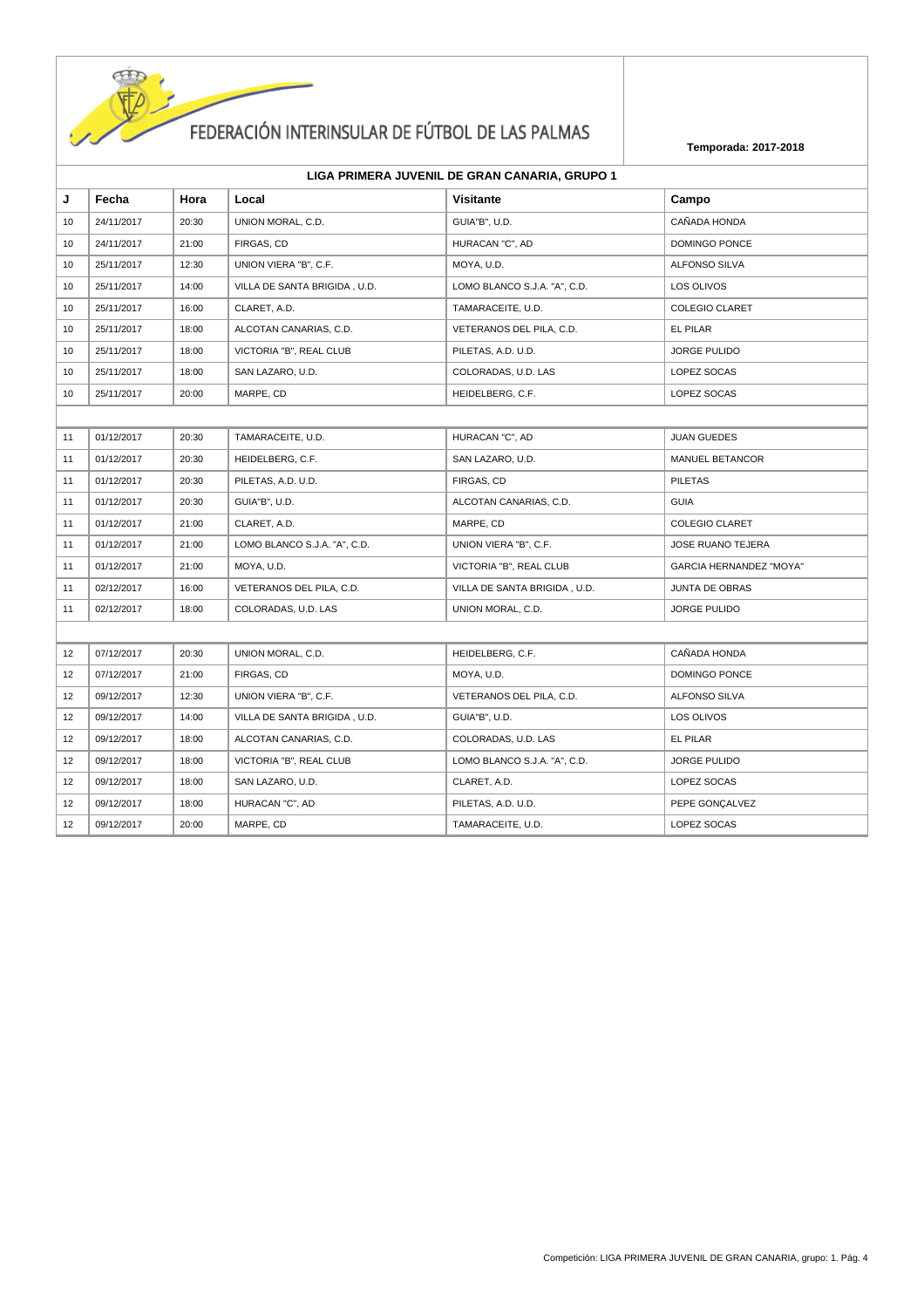

|    | LIGA PRIMERA JUVENIL DE GRAN CANARIA, GRUPO 1 |       |                              |                              |                          |  |
|----|-----------------------------------------------|-------|------------------------------|------------------------------|--------------------------|--|
| J  | Fecha                                         | Hora  | Local                        | <b>Visitante</b>             | Campo                    |  |
| 13 | 15/12/2017                                    | 20:30 | TAMARACEITE, U.D.            | PILETAS, A.D. U.D.           | <b>JUAN GUEDES</b>       |  |
| 13 | 15/12/2017                                    | 20:30 | HEIDELBERG, C.F.             | ALCOTAN CANARIAS, C.D.       | <b>MANUEL BETANCOR</b>   |  |
| 13 | 15/12/2017                                    | 20:30 | GUIA"B". U.D.                | UNION VIERA "B", C.F.        | <b>GUIA</b>              |  |
| 13 | 15/12/2017                                    | 21:00 | CLARET. A.D.                 | UNION MORAL, C.D.            | <b>COLEGIO CLARET</b>    |  |
| 13 | 15/12/2017                                    | 21:00 | LOMO BLANCO S.J.A. "A", C.D. | FIRGAS, CD                   | <b>JOSE RUANO TEJERA</b> |  |
| 13 | 15/12/2017                                    | 21:00 | MARPE, CD                    | SAN LAZARO, U.D.             | LOPEZ SOCAS              |  |
| 13 | 16/12/2017                                    | 16:00 | VETERANOS DEL PILA, C.D.     | VICTORIA "B". REAL CLUB      | <b>JUNTA DE OBRAS</b>    |  |
| 13 | 16/12/2017                                    | 18:00 | COLORADAS, U.D. LAS          | VILLA DE SANTA BRIGIDA, U.D. | <b>JORGE PULIDO</b>      |  |
|    |                                               |       |                              |                              |                          |  |

| 13 | 16/12/2017 | 18:00 | COLORADAS, U.D. LAS          | VILLA DE SANTA BRIGIDA, U.D. | <b>JORGE PULIDO</b>            |
|----|------------|-------|------------------------------|------------------------------|--------------------------------|
| 13 | 16/12/2017 | 20:00 | MOYA, U.D.                   | HURACAN "C", AD              | <b>GARCIA HERNANDEZ "MOYA"</b> |
|    |            |       |                              |                              |                                |
| 14 | 22/12/2017 | 20:30 | PILETAS, A.D. U.D.           | MOYA, U.D.                   | <b>PILETAS</b>                 |
| 14 | 22/12/2017 | 20:30 | UNION MORAL, C.D.            | MARPE, CD                    | CAÑADA HONDA                   |
| 14 | 22/12/2017 | 21:00 | FIRGAS, CD                   | VETERANOS DEL PILA, C.D.     | <b>DOMINGO PONCE</b>           |
| 14 | 23/12/2017 | 12:30 | UNION VIERA "B", C.F.        | COLORADAS, U.D. LAS          | <b>ALFONSO SILVA</b>           |
| 14 | 23/12/2017 | 16:00 | VILLA DE SANTA BRIGIDA, U.D. | HEIDELBERG, C.F.             | LOS OLIVOS                     |
| 14 | 23/12/2017 | 18:00 | ALCOTAN CANARIAS, C.D.       | CLARET, A.D.                 | EL PILAR                       |
| 14 | 23/12/2017 | 18:00 | VICTORIA "B", REAL CLUB      | GUIA"B", U.D.                | <b>JORGE PULIDO</b>            |
| 14 | 23/12/2017 | 18:00 | SAN LAZARO, U.D.             | TAMARACEITE, U.D.            | LOPEZ SOCAS                    |
| 14 | 23/12/2017 | 18:00 | HURACAN "C", AD              | LOMO BLANCO S.J.A. "A", C.D. | PEPE GONCALVEZ                 |
|    |            |       |                              |                              |                                |
| 15 | 12/01/2018 | 20:30 | HEIDELBERG, C.F.             | UNION VIERA "B", C.F.        | MANUEL BETANCOR                |
| 15 | 12/01/2018 | 20:30 | GUIA"B", U.D.                | FIRGAS, CD                   | <b>GUIA</b>                    |
| 15 | 12/01/2018 | 21:00 | CLARET, A.D.                 | VILLA DE SANTA BRIGIDA, U.D. | <b>COLEGIO CLARET</b>          |
| 15 | 12/01/2018 | 21:00 | LOMO BLANCO S.J.A. "A", C.D. | PILETAS, A.D. U.D.           | <b>JOSE RUANO TEJERA</b>       |
| 15 | 12/01/2018 | 21:00 | MARPE, CD                    | ALCOTAN CANARIAS, C.D.       | LOPEZ SOCAS                    |
| 15 | 13/01/2018 | 16:00 | VETERANOS DEL PILA, C.D.     | HURACAN "C", AD              | <b>JUNTA DE OBRAS</b>          |
| 15 | 13/01/2018 | 18:00 | COLORADAS, U.D. LAS          | VICTORIA "B", REAL CLUB      | <b>JORGE PULIDO</b>            |
| 15 | 13/01/2018 | 18:00 | TAMARACEITE, U.D.            | MOYA, U.D.                   | <b>JUAN GUEDES</b>             |
| 15 | 13/01/2018 | 18:00 | SAN LAZARO, U.D.             | UNION MORAL, C.D.            | LOPEZ SOCAS                    |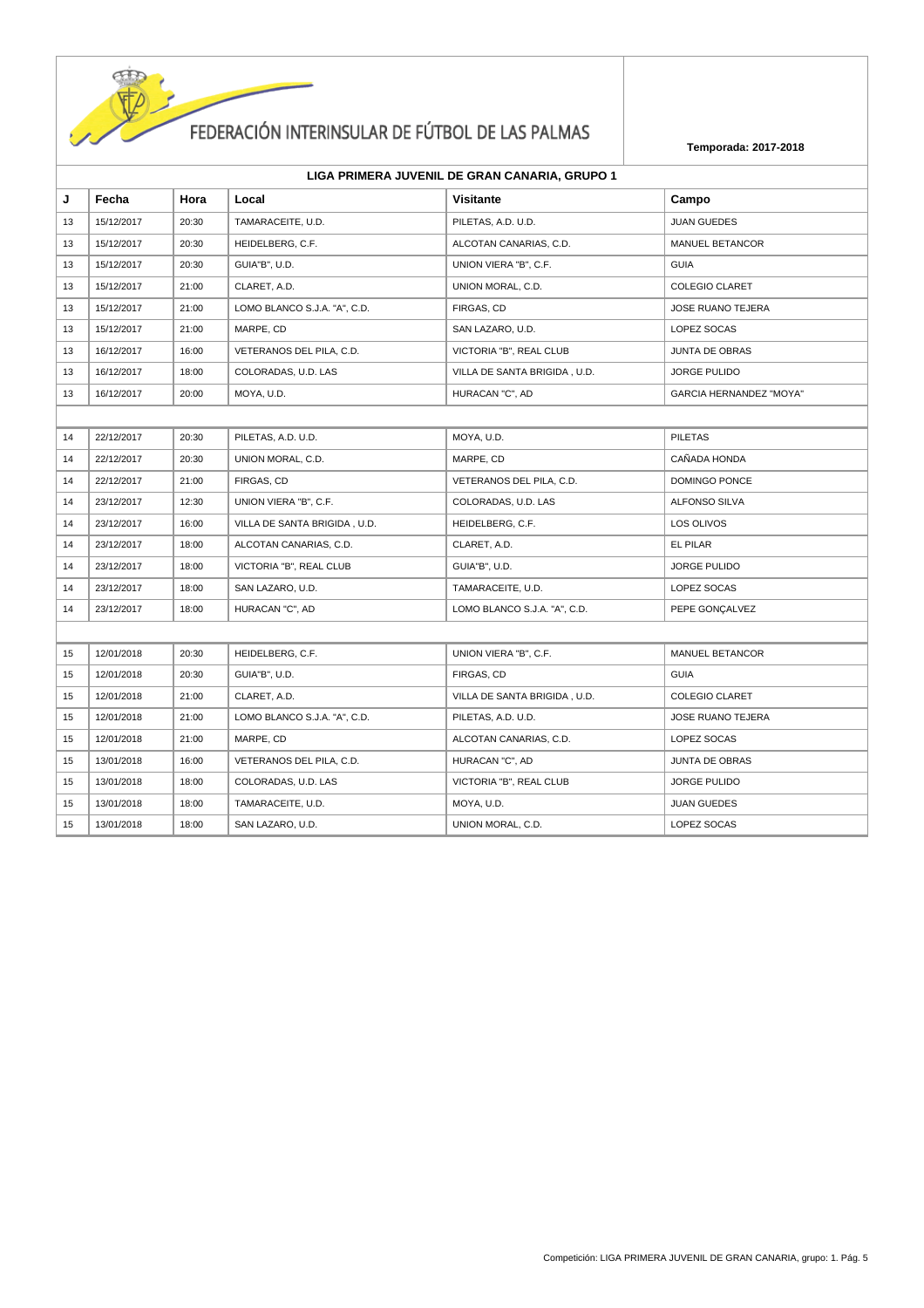

| J  | Fecha      | Hora  | Local                        | <b>Visitante</b>             | Campo                          |
|----|------------|-------|------------------------------|------------------------------|--------------------------------|
| 16 | 19/01/2018 | 20:30 | TAMARACEITE, U.D.            | UNION MORAL, C.D.            | <b>JUAN GUEDES</b>             |
| 16 | 19/01/2018 | 20:30 | PILETAS, A.D. U.D.           | VETERANOS DEL PILA, C.D.     | <b>PILETAS</b>                 |
| 16 | 20/01/2018 | 12:30 | UNION VIERA "B", C.F.        | CLARET, A.D.                 | ALFONSO SILVA                  |
| 16 | 20/01/2018 | 16:00 | VILLA DE SANTA BRIGIDA, U.D. | MARPE, CD                    | LOS OLIVOS                     |
| 16 | 20/01/2018 | 18:00 | ALCOTAN CANARIAS, C.D.       | SAN LAZARO, U.D.             | EL PILAR                       |
| 16 | 20/01/2018 | 18:00 | VICTORIA "B", REAL CLUB      | HEIDELBERG, C.F.             | <b>JORGE PULIDO</b>            |
| 16 | 20/01/2018 | 18:00 | HURACAN "C", AD              | GUIA"B", U.D.                | PEPE GONÇALVEZ                 |
| 16 | 20/01/2018 | 19:00 | FIRGAS, CD                   | COLORADAS, U.D. LAS          | DOMINGO PONCE                  |
| 16 | 20/01/2018 | 20:00 | MOYA, U.D.                   | LOMO BLANCO S.J.A. "A", C.D. | <b>GARCIA HERNANDEZ "MOYA"</b> |
|    |            |       |                              |                              |                                |
| 17 | 26/01/2018 | 20:30 | HEIDELBERG, C.F.             | FIRGAS, CD                   | MANUEL BETANCOR                |
| 17 | 26/01/2018 | 20:30 | UNION MORAL, C.D.            | ALCOTAN CANARIAS, C.D.       | CAÑADA HONDA                   |
| 17 | 26/01/2018 | 20:30 | GUIA"B", U.D.                | PILETAS, A.D. U.D.           | <b>GUIA</b>                    |
| 17 | 26/01/2018 | 21:00 | LOMO BLANCO S.J.A. "A", C.D. | TAMARACEITE, U.D.            | <b>JOSE RUANO TEJERA</b>       |
| 17 | 26/01/2018 | 21:00 | MARPE, CD                    | UNION VIERA "B", C.F.        | LOPEZ SOCAS                    |
| 17 | 27/01/2018 | 16:00 | CLARET, A.D.                 | VICTORIA "B", REAL CLUB      | <b>COLEGIO CLARET</b>          |
| 17 | 27/01/2018 | 16:00 | VETERANOS DEL PILA, C.D.     | MOYA, U.D.                   | <b>JUNTA DE OBRAS</b>          |
| 17 | 27/01/2018 | 18:00 | COLORADAS, U.D. LAS          | HURACAN "C", AD              | <b>JORGE PULIDO</b>            |
| 17 | 27/01/2018 | 18:00 | SAN LAZARO, U.D.             | VILLA DE SANTA BRIGIDA, U.D. | LOPEZ SOCAS                    |
|    |            |       |                              |                              |                                |
| 18 | 02/02/2018 | 20:30 | HEIDELBERG, C.F.             | HURACAN "C", AD              | MANUEL BETANCOR                |
| 18 | 02/02/2018 | 20:30 | UNION MORAL, C.D.            | VILLA DE SANTA BRIGIDA, U.D. | CAÑADA HONDA                   |
| 18 | 02/02/2018 | 21:00 | CLARET, A.D.                 | FIRGAS, CD                   | <b>COLEGIO CLARET</b>          |
| 18 | 03/02/2018 | 16:00 | VETERANOS DEL PILA, C.D.     | LOMO BLANCO S.J.A. "A", C.D. | <b>JUNTA DE OBRAS</b>          |
| 18 | 03/02/2018 | 18:00 | ALCOTAN CANARIAS, C.D.       | TAMARACEITE, U.D.            | EL PILAR                       |
| 18 | 03/02/2018 | 18:00 | COLORADAS, U.D. LAS          | PILETAS, A.D. U.D.           | <b>JORGE PULIDO</b>            |
| 18 | 03/02/2018 | 18:00 | SAN LAZARO, U.D.             | UNION VIERA "B", C.F.        | LOPEZ SOCAS                    |
| 18 | 03/02/2018 | 20:00 | MARPE, CD                    | VICTORIA "B", REAL CLUB      | LOPEZ SOCAS                    |
| 18 | 04/02/2018 | 12:00 | GUIA"B", U.D.                | MOYA, U.D.                   | <b>GUIA</b>                    |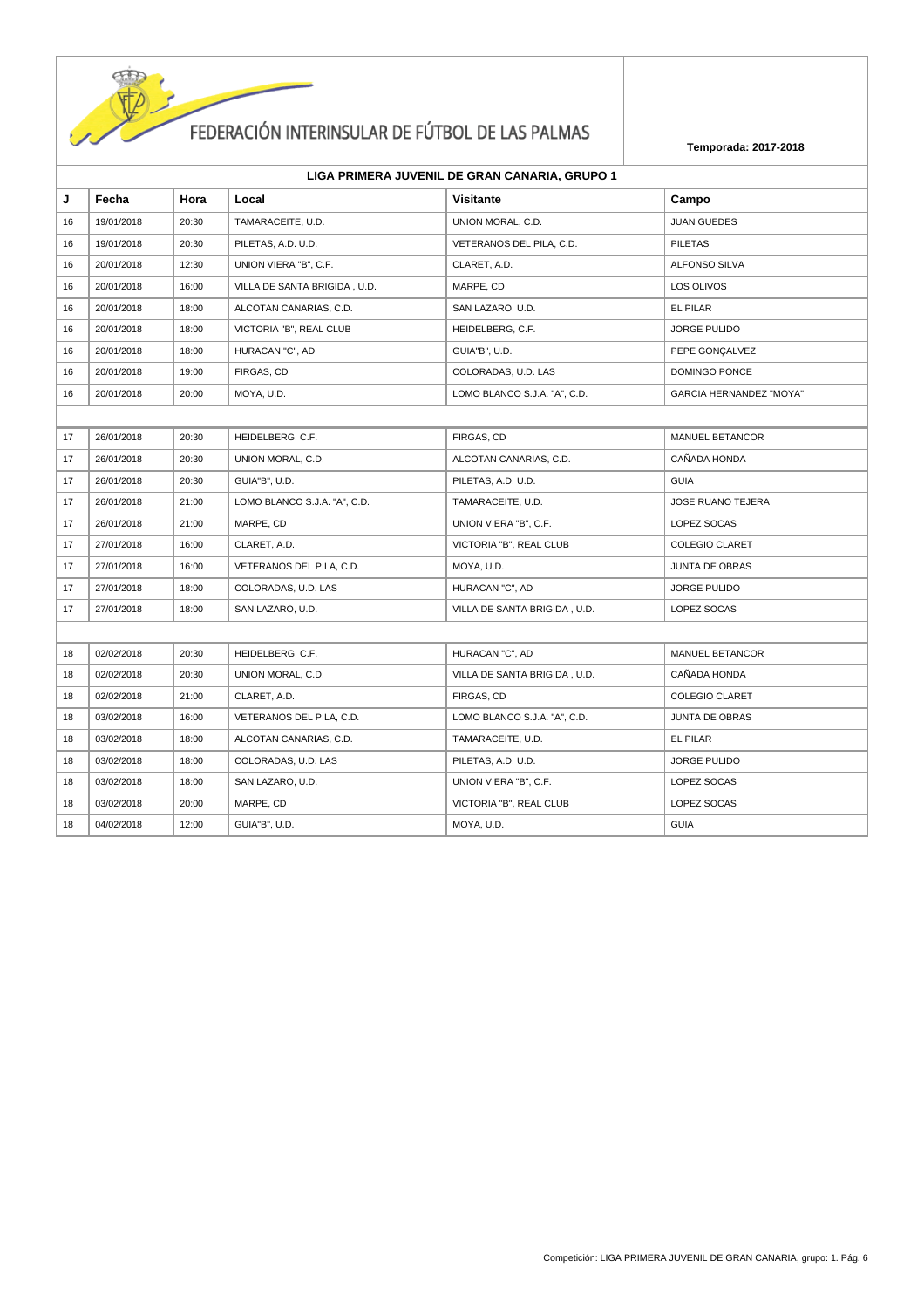

|  | LIGA PRIMERA JUVENIL DE GRAN CANARIA, GRUPO 1 |
|--|-----------------------------------------------|
|--|-----------------------------------------------|

| J  | Fecha      | Hora  | Local                        | Visitante                    | Campo                          |
|----|------------|-------|------------------------------|------------------------------|--------------------------------|
| 19 | 09/02/2018 | 20:30 | PILETAS, A.D. U.D.           | HEIDELBERG, C.F.             | <b>PILETAS</b>                 |
| 19 | 09/02/2018 | 21:00 | LOMO BLANCO S.J.A. "A", C.D. | GUIA"B", U.D.                | <b>JOSE RUANO TEJERA</b>       |
| 19 | 09/02/2018 | 21:00 | FIRGAS, CD                   | MARPE, CD                    | DOMINGO PONCE                  |
| 19 | 09/02/2018 | 21:00 | MOYA, U.D.                   | COLORADAS, U.D. LAS          | <b>GARCIA HERNANDEZ "MOYA"</b> |
| 19 | 10/02/2018 | 12:30 | UNION VIERA "B", C.F.        | UNION MORAL, C.D.            | ALFONSO SILVA                  |
| 19 | 10/02/2018 | 14:00 | VILLA DE SANTA BRIGIDA, U.D. | ALCOTAN CANARIAS, C.D.       | LOS OLIVOS                     |
| 19 | 10/02/2018 | 18:00 | VICTORIA "B", REAL CLUB      | SAN LAZARO, U.D.             | <b>JORGE PULIDO</b>            |
| 19 | 10/02/2018 | 18:00 | TAMARACEITE, U.D.            | VETERANOS DEL PILA, C.D.     | <b>JUAN GUEDES</b>             |
| 19 | 10/02/2018 | 20:00 | HURACAN "C", AD              | CLARET, A.D.                 | PEPE GONÇALVEZ                 |
|    |            |       |                              |                              |                                |
| 20 | 16/02/2018 | 20:30 | HEIDELBERG, C.F.             | MOYA, U.D.                   | <b>MANUEL BETANCOR</b>         |
| 20 | 16/02/2018 | 20:30 | UNION MORAL, C.D.            | VICTORIA "B", REAL CLUB      | CAÑADA HONDA                   |
| 20 | 16/02/2018 | 20:30 | GUIA"B", U.D.                | VETERANOS DEL PILA, C.D.     | <b>GUIA</b>                    |
| 20 | 16/02/2018 | 21:00 | CLARET, A.D.                 | PILETAS, A.D. U.D.           | <b>COLEGIO CLARET</b>          |
| 20 | 17/02/2018 | 16:00 | VILLA DE SANTA BRIGIDA, U.D. | TAMARACEITE, U.D.            | LOS OLIVOS                     |
| 20 | 17/02/2018 | 18:00 | ALCOTAN CANARIAS, C.D.       | UNION VIERA "B", C.F.        | EL PILAR                       |
| 20 | 17/02/2018 | 18:00 | COLORADAS, U.D. LAS          | LOMO BLANCO S.J.A. "A", C.D. | <b>JORGE PULIDO</b>            |
| 20 | 17/02/2018 | 18:00 | SAN LAZARO, U.D.             | FIRGAS, CD                   | LOPEZ SOCAS                    |
| 20 | 17/02/2018 | 20:00 | MARPE, CD                    | HURACAN "C", AD              | LOPEZ SOCAS                    |
|    |            |       |                              |                              |                                |
| 21 | 23/02/2018 | 20:30 | TAMARACEITE, U.D.            | GUIA"B", U.D.                | <b>JUAN GUEDES</b>             |
| 21 | 23/02/2018 | 20:30 | PILETAS, A.D. U.D.           | MARPE, CD                    | <b>PILETAS</b>                 |
| 21 | 23/02/2018 | 21:00 | LOMO BLANCO S.J.A. "A", C.D. | HEIDELBERG, C.F.             | JOSE RUANO TEJERA              |
| 21 | 23/02/2018 | 21:00 | FIRGAS, CD                   | UNION MORAL, C.D.            | DOMINGO PONCE                  |
| 21 | 23/02/2018 | 21:00 | MOYA, U.D.                   | CLARET, A.D.                 | <b>GARCIA HERNANDEZ "MOYA"</b> |
| 21 | 24/02/2018 | 12:30 | UNION VIERA "B", C.F.        | VILLA DE SANTA BRIGIDA, U.D. | <b>ALFONSO SILVA</b>           |
| 21 | 24/02/2018 | 16:00 | VETERANOS DEL PILA, C.D.     | COLORADAS, U.D. LAS          | <b>JUNTA DE OBRAS</b>          |
| 21 | 24/02/2018 | 18:00 | VICTORIA "B", REAL CLUB      | ALCOTAN CANARIAS, C.D.       | <b>JORGE PULIDO</b>            |
| 21 | 24/02/2018 | 20:00 | HURACAN "C", AD              | SAN LAZARO, U.D.             | PEPE GONÇALVEZ                 |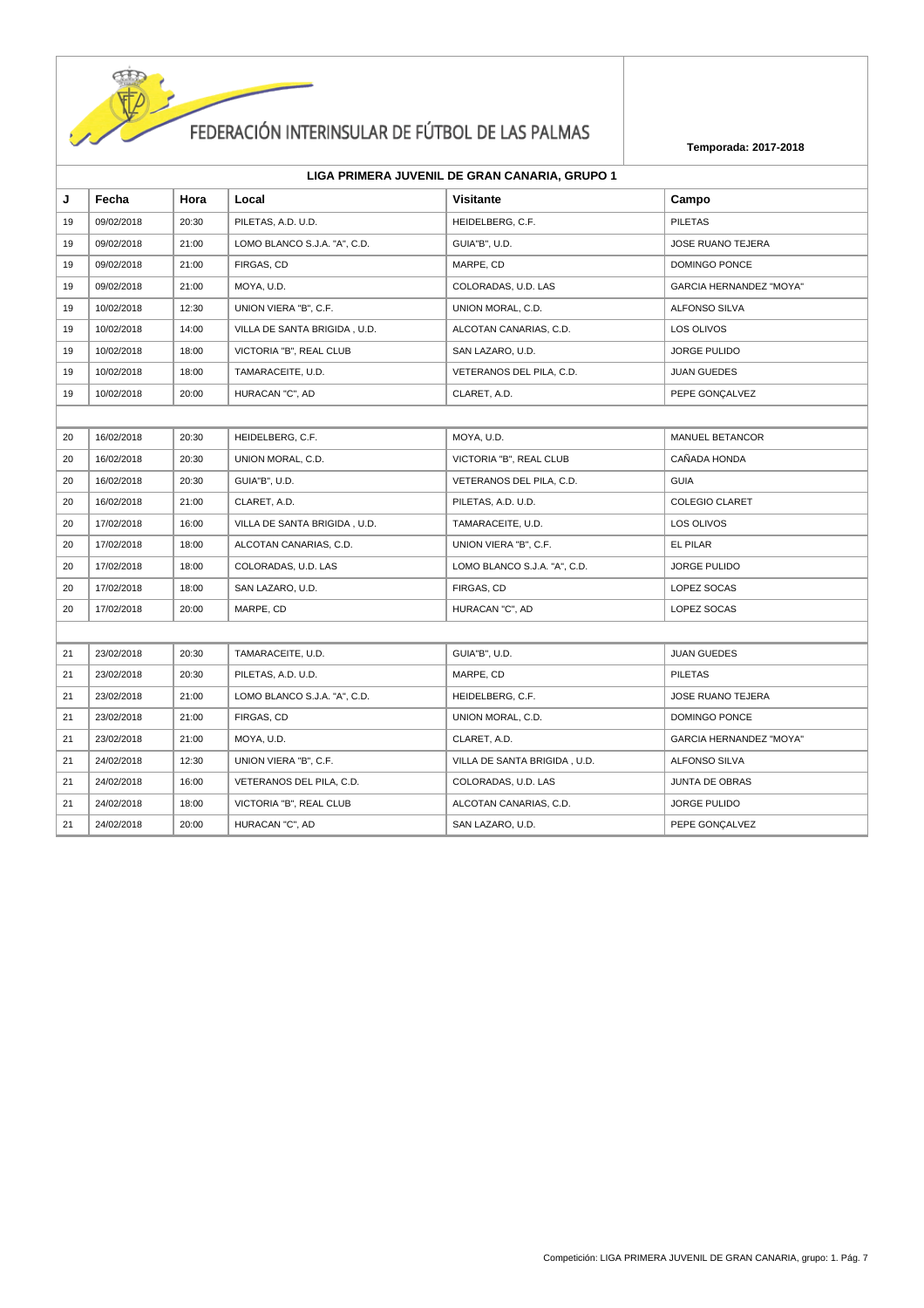

| LIGA PRIMERA JUVENIL DE GRAN CANARIA, GRUPO 1 |  |  |  |
|-----------------------------------------------|--|--|--|
|-----------------------------------------------|--|--|--|

| J  | Fecha      | Hora  | Local                        | <b>Visitante</b>             | Campo                          |
|----|------------|-------|------------------------------|------------------------------|--------------------------------|
| 22 | 02/03/2018 | 20:30 | HEIDELBERG, C.F.             | VETERANOS DEL PILA, C.D.     | MANUEL BETANCOR                |
| 22 | 02/03/2018 | 20:30 | UNION MORAL, C.D.            | HURACAN "C", AD              | CAÑADA HONDA                   |
| 22 | 02/03/2018 | 21:00 | CLARET, A.D.                 | LOMO BLANCO S.J.A. "A", C.D. | <b>COLEGIO CLARET</b>          |
| 22 | 03/03/2018 | 12:30 | UNION VIERA "B", C.F.        | TAMARACEITE, U.D.            | <b>ALFONSO SILVA</b>           |
| 22 | 03/03/2018 | 16:00 | VILLA DE SANTA BRIGIDA, U.D. | VICTORIA "B", REAL CLUB      | LOS OLIVOS                     |
| 22 | 03/03/2018 | 18:00 | ALCOTAN CANARIAS, C.D.       | FIRGAS, CD                   | EL PILAR                       |
| 22 | 03/03/2018 | 18:00 | COLORADAS, U.D. LAS          | GUIA"B", U.D.                | <b>JORGE PULIDO</b>            |
| 22 | 03/03/2018 | 18:00 | SAN LAZARO, U.D.             | PILETAS, A.D. U.D.           | LOPEZ SOCAS                    |
| 22 | 03/03/2018 | 20:00 | MARPE, CD                    | MOYA, U.D.                   | LOPEZ SOCAS                    |
|    |            |       |                              |                              |                                |
| 23 | 09/03/2018 | 20:30 | TAMARACEITE, U.D.            | COLORADAS, U.D. LAS          | <b>JUAN GUEDES</b>             |
| 23 | 09/03/2018 | 20:30 | PILETAS, A.D. U.D.           | UNION MORAL, C.D.            | <b>PILETAS</b>                 |
| 23 | 09/03/2018 | 21:00 | LOMO BLANCO S.J.A. "A", C.D. | MARPE, CD                    | JOSE RUANO TEJERA              |
| 23 | 09/03/2018 | 21:00 | FIRGAS, CD                   | VILLA DE SANTA BRIGIDA, U.D. | DOMINGO PONCE                  |
| 23 | 09/03/2018 | 21:00 | MOYA, U.D.                   | SAN LAZARO, U.D.             | <b>GARCIA HERNANDEZ "MOYA"</b> |
| 23 | 10/03/2018 | 16:00 | VETERANOS DEL PILA, C.D.     | CLARET, A.D.                 | <b>JUNTA DE OBRAS</b>          |
| 23 | 10/03/2018 | 18:00 | VICTORIA "B", REAL CLUB      | UNION VIERA "B", C.F.        | <b>JORGE PULIDO</b>            |
| 23 | 10/03/2018 | 18:00 | HURACAN "C", AD              | ALCOTAN CANARIAS, C.D.       | PEPE GONÇALVEZ                 |
| 23 | 11/03/2018 | 12:00 | GUIA"B", U.D.                | HEIDELBERG, C.F.             | <b>GUIA</b>                    |
|    |            |       |                              |                              |                                |
| 24 | 16/03/2018 | 20:30 | HEIDELBERG, C.F.             | COLORADAS, U.D. LAS          | MANUEL BETANCOR                |
| 24 | 16/03/2018 | 20:30 | UNION MORAL, C.D.            | MOYA, U.D.                   | CAÑADA HONDA                   |
| 24 | 16/03/2018 | 21:00 | CLARET, A.D.                 | GUIA"B", U.D.                | <b>COLEGIO CLARET</b>          |
| 24 | 17/03/2018 | 12:30 | UNION VIERA "B", C.F.        | FIRGAS, CD                   | ALFONSO SILVA                  |
| 24 | 17/03/2018 | 16:00 | VILLA DE SANTA BRIGIDA, U.D. | HURACAN "C", AD              | LOS OLIVOS                     |
| 24 | 17/03/2018 | 18:00 | ALCOTAN CANARIAS, C.D.       | PILETAS, A.D. U.D.           | <b>EL PILAR</b>                |
| 24 | 17/03/2018 | 18:00 | VICTORIA "B", REAL CLUB      | TAMARACEITE, U.D.            | <b>JORGE PULIDO</b>            |
| 24 | 17/03/2018 | 18:00 | SAN LAZARO, U.D.             | LOMO BLANCO S.J.A. "A", C.D. | LOPEZ SOCAS                    |
| 24 | 17/03/2018 | 20:00 | MARPE, CD                    | VETERANOS DEL PILA, C.D.     | LOPEZ SOCAS                    |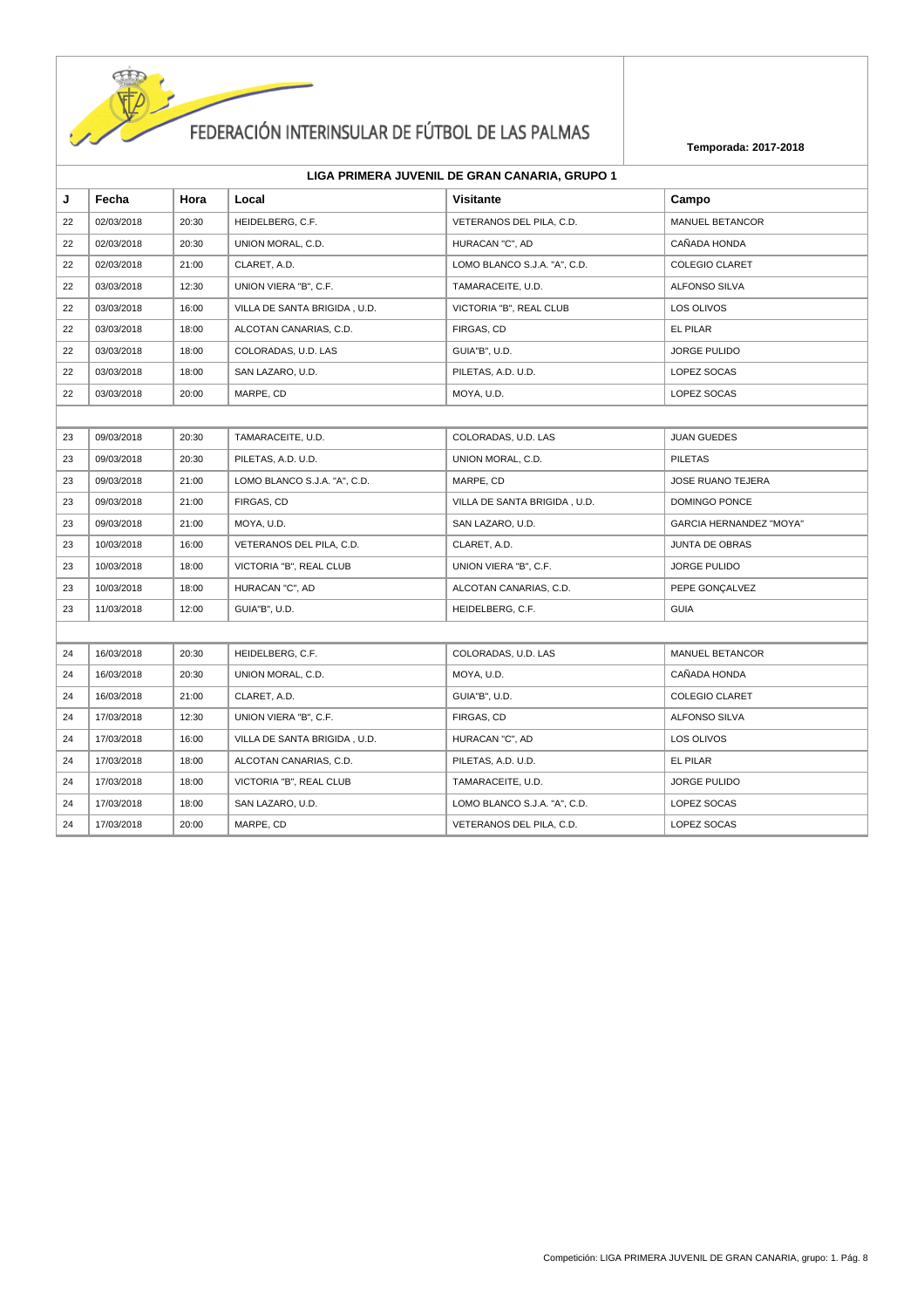

| J  | Fecha      | Hora  | Local                        | <b>Visitante</b>             | Campo                          |
|----|------------|-------|------------------------------|------------------------------|--------------------------------|
| 25 | 23/03/2018 | 20:30 | PILETAS, A.D. U.D.           | VILLA DE SANTA BRIGIDA, U.D. | <b>PILETAS</b>                 |
| 25 | 23/03/2018 | 21:00 | LOMO BLANCO S.J.A. "A", C.D. | UNION MORAL, C.D.            | JOSE RUANO TEJERA              |
| 25 | 23/03/2018 | 21:00 | MOYA, U.D.                   | ALCOTAN CANARIAS, C.D.       | <b>GARCIA HERNANDEZ "MOYA"</b> |
| 25 | 24/03/2018 | 16:00 | VETERANOS DEL PILA, C.D.     | SAN LAZARO, U.D.             | JUNTA DE OBRAS                 |
| 25 | 24/03/2018 | 18:00 | COLORADAS, U.D. LAS          | CLARET, A.D.                 | <b>JORGE PULIDO</b>            |
| 25 | 24/03/2018 | 18:00 | TAMARACEITE, U.D.            | HEIDELBERG, C.F.             | <b>JUAN GUEDES</b>             |
| 25 | 24/03/2018 | 18:00 | HURACAN "C", AD              | UNION VIERA "B", C.F.        | PEPE GONÇALVEZ                 |
| 25 | 24/03/2018 | 21:00 | FIRGAS, CD                   | VICTORIA "B", REAL CLUB      | DOMINGO PONCE                  |
| 25 | 25/03/2018 | 12:00 | GUIA"B", U.D.                | MARPE, CD                    | <b>GUIA</b>                    |
|    |            |       |                              |                              |                                |
| 26 | 06/04/2018 | 20:30 | UNION MORAL, C.D.            | VETERANOS DEL PILA, C.D.     | CAÑADA HONDA                   |
| 26 | 06/04/2018 | 21:00 | CLARET, A.D.                 | HEIDELBERG, C.F.             | <b>COLEGIO CLARET</b>          |
| 26 | 06/04/2018 | 21:00 | MARPE, CD                    | COLORADAS, U.D. LAS          | LOPEZ SOCAS                    |
| 26 | 06/04/2018 | 21:00 | FIRGAS, CD                   | TAMARACEITE, U.D.            | DOMINGO PONCE                  |
| 26 | 07/04/2018 | 12:30 | UNION VIERA "B", C.F.        | PILETAS, A.D. U.D.           | ALFONSO SILVA                  |
| 26 | 07/04/2018 | 16:00 | VILLA DE SANTA BRIGIDA, U.D. | MOYA, U.D.                   | LOS OLIVOS                     |
| 26 | 07/04/2018 | 18:00 | ALCOTAN CANARIAS, C.D.       | LOMO BLANCO S.J.A. "A", C.D. | EL PILAR                       |
| 26 | 07/04/2018 | 18:00 | VICTORIA "B", REAL CLUB      | HURACAN "C", AD              | <b>JORGE PULIDO</b>            |
| 26 | 07/04/2018 | 18:00 | SAN LAZARO, U.D.             | GUIA"B", U.D.                | LOPEZ SOCAS                    |
|    |            |       |                              |                              |                                |
| 27 | 20/04/2018 | 20:30 | TAMARACEITE, U.D.            | CLARET, A.D.                 | <b>JUAN GUEDES</b>             |
| 27 | 20/04/2018 | 20:30 | HEIDELBERG, C.F.             | MARPE, CD                    | MANUEL BETANCOR                |
| 27 | 20/04/2018 | 20:30 | PILETAS, A.D. U.D.           | VICTORIA "B", REAL CLUB      | <b>PILETAS</b>                 |
| 27 | 20/04/2018 | 20:30 | GUIA"B", U.D.                | UNION MORAL, C.D.            | <b>GUIA</b>                    |
| 27 | 20/04/2018 | 21:00 | LOMO BLANCO S.J.A. "A", C.D. | VILLA DE SANTA BRIGIDA, U.D. | JOSE RUANO TEJERA              |
| 27 | 20/04/2018 | 21:00 | MOYA, U.D.                   | UNION VIERA "B", C.F.        | <b>GARCIA HERNANDEZ "MOYA"</b> |
| 27 | 21/04/2018 | 16:00 | VETERANOS DEL PILA, C.D.     | ALCOTAN CANARIAS, C.D.       | JUNTA DE OBRAS                 |
| 27 | 21/04/2018 | 18:00 | COLORADAS, U.D. LAS          | SAN LAZARO, U.D.             | JORGE PULIDO                   |
| 27 | 21/04/2018 | 18:00 | HURACAN "C", AD              | FIRGAS, CD                   | PEPE GONCALVEZ                 |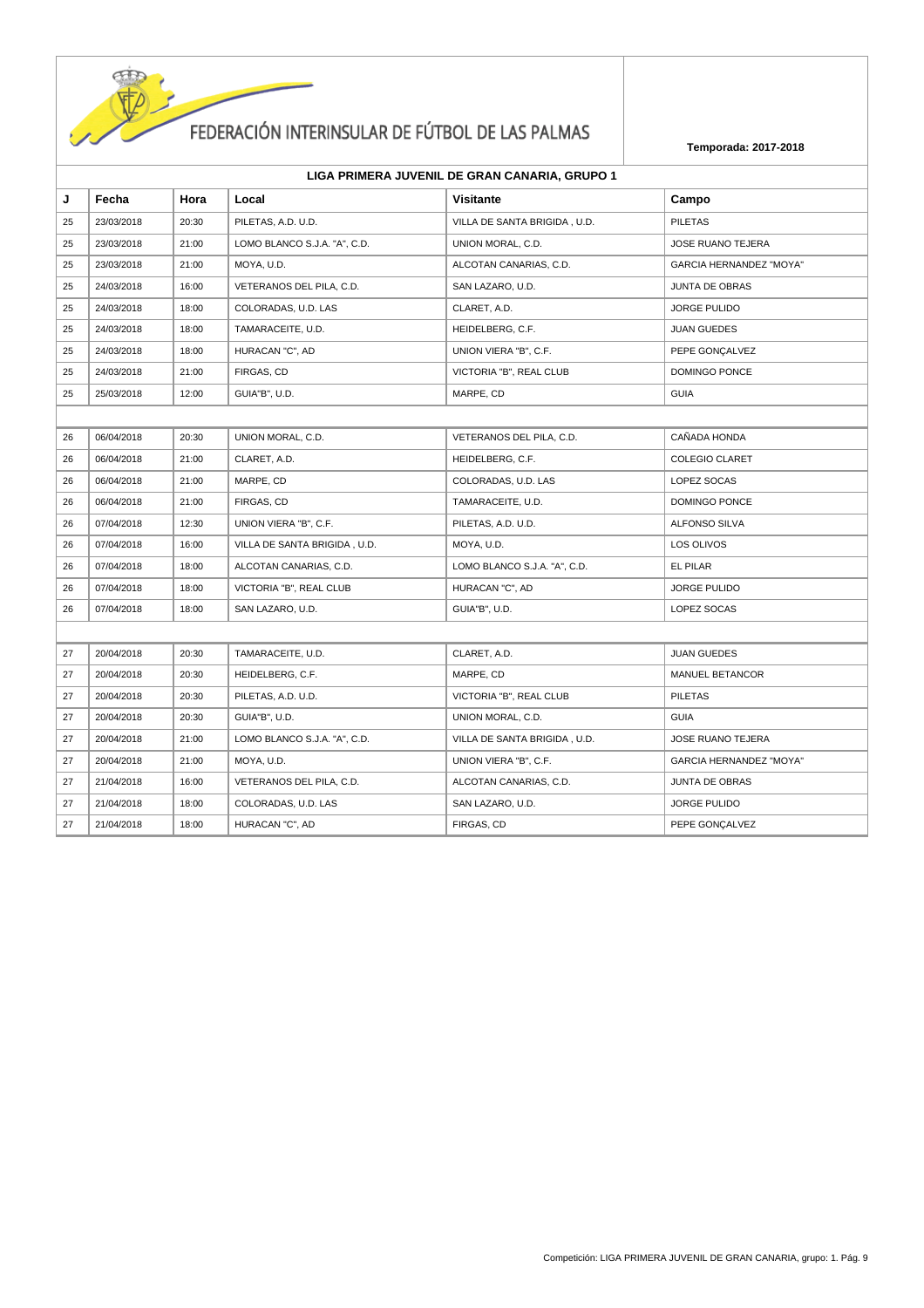

| LIGA PRIMERA JUVENIL DE GRAN CANARIA, GRUPO 1 |  |  |
|-----------------------------------------------|--|--|
|-----------------------------------------------|--|--|

| J  | Fecha      | Hora  | Local                        | Visitante                    | Campo                          |  |  |
|----|------------|-------|------------------------------|------------------------------|--------------------------------|--|--|
| 28 | 27/04/2018 | 20:30 | UNION MORAL, C.D.            | COLORADAS, U.D. LAS          | CAÑADA HONDA                   |  |  |
| 28 | 27/04/2018 | 21:00 | MARPE, CD                    | CLARET, A.D.                 | LOPEZ SOCAS                    |  |  |
| 28 | 27/04/2018 | 21:00 | FIRGAS, CD                   | PILETAS, A.D. U.D.           | DOMINGO PONCE                  |  |  |
| 28 | 28/04/2018 | 12:30 | UNION VIERA "B", C.F.        | LOMO BLANCO S.J.A. "A", C.D. | ALFONSO SILVA                  |  |  |
| 28 | 28/04/2018 | 16:00 | VILLA DE SANTA BRIGIDA, U.D. | VETERANOS DEL PILA, C.D.     | LOS OLIVOS                     |  |  |
| 28 | 28/04/2018 | 18:00 | ALCOTAN CANARIAS, C.D.       | GUIA"B", U.D.                | EL PILAR                       |  |  |
| 28 | 28/04/2018 | 18:00 | VICTORIA "B", REAL CLUB      | MOYA, U.D.                   | <b>JORGE PULIDO</b>            |  |  |
| 28 | 28/04/2018 | 18:00 | SAN LAZARO, U.D.             | HEIDELBERG, C.F.             | LOPEZ SOCAS                    |  |  |
| 28 | 28/04/2018 | 18:00 | HURACAN "C", AD              | TAMARACEITE, U.D.            | PEPE GONÇALVEZ                 |  |  |
|    |            |       |                              |                              |                                |  |  |
| 29 | 04/05/2018 | 20:30 | TAMARACEITE, U.D.            | MARPE, CD                    | <b>JUAN GUEDES</b>             |  |  |
| 29 | 04/05/2018 | 20:30 | HEIDELBERG, C.F.             | UNION MORAL, C.D.            | MANUEL BETANCOR                |  |  |
| 29 | 04/05/2018 | 20:30 | PILETAS, A.D. U.D.           | HURACAN "C", AD              | <b>PILETAS</b>                 |  |  |
| 29 | 04/05/2018 | 20:30 | GUIA"B", U.D.                | VILLA DE SANTA BRIGIDA, U.D. | <b>GUIA</b>                    |  |  |
| 29 | 04/05/2018 | 21:00 | CLARET, A.D.                 | SAN LAZARO, U.D.             | <b>COLEGIO CLARET</b>          |  |  |
| 29 | 04/05/2018 | 21:00 | LOMO BLANCO S.J.A. "A", C.D. | VICTORIA "B", REAL CLUB      | <b>JOSE RUANO TEJERA</b>       |  |  |
| 29 | 04/05/2018 | 21:00 | MOYA, U.D.                   | FIRGAS, CD                   | <b>GARCIA HERNANDEZ "MOYA"</b> |  |  |
| 29 | 05/05/2018 | 16:00 | VETERANOS DEL PILA, C.D.     | UNION VIERA "B", C.F.        | <b>JUNTA DE OBRAS</b>          |  |  |
| 29 | 05/05/2018 | 18:00 | COLORADAS, U.D. LAS          | ALCOTAN CANARIAS, C.D.       | <b>JORGE PULIDO</b>            |  |  |
|    |            |       |                              |                              |                                |  |  |
| 30 | 11/05/2018 | 20:30 | PILETAS, A.D. U.D.           | TAMARACEITE, U.D.            | <b>PILETAS</b>                 |  |  |
| 30 | 11/05/2018 | 20:30 | UNION MORAL, C.D.            | CLARET, A.D.                 | CAÑADA HONDA                   |  |  |
| 30 | 11/05/2018 | 21:00 | FIRGAS, CD                   | LOMO BLANCO S.J.A. "A", C.D. | DOMINGO PONCE                  |  |  |
| 30 | 12/05/2018 | 12:30 | UNION VIERA "B", C.F.        | GUIA"B", U.D.                | ALFONSO SILVA                  |  |  |
| 30 | 12/05/2018 | 16:00 | VILLA DE SANTA BRIGIDA, U.D. | COLORADAS, U.D. LAS          | LOS OLIVOS                     |  |  |
| 30 | 12/05/2018 | 18:00 | ALCOTAN CANARIAS, C.D.       | HEIDELBERG, C.F.             | EL PILAR                       |  |  |
| 30 | 12/05/2018 | 18:00 | VICTORIA "B", REAL CLUB      | VETERANOS DEL PILA, C.D.     | <b>JORGE PULIDO</b>            |  |  |
| 30 | 12/05/2018 | 18:00 | SAN LAZARO, U.D.             | MARPE, CD                    | LOPEZ SOCAS                    |  |  |
| 30 | 12/05/2018 | 18:00 | HURACAN "C", AD              | MOYA, U.D.                   | PEPE GONÇALVEZ                 |  |  |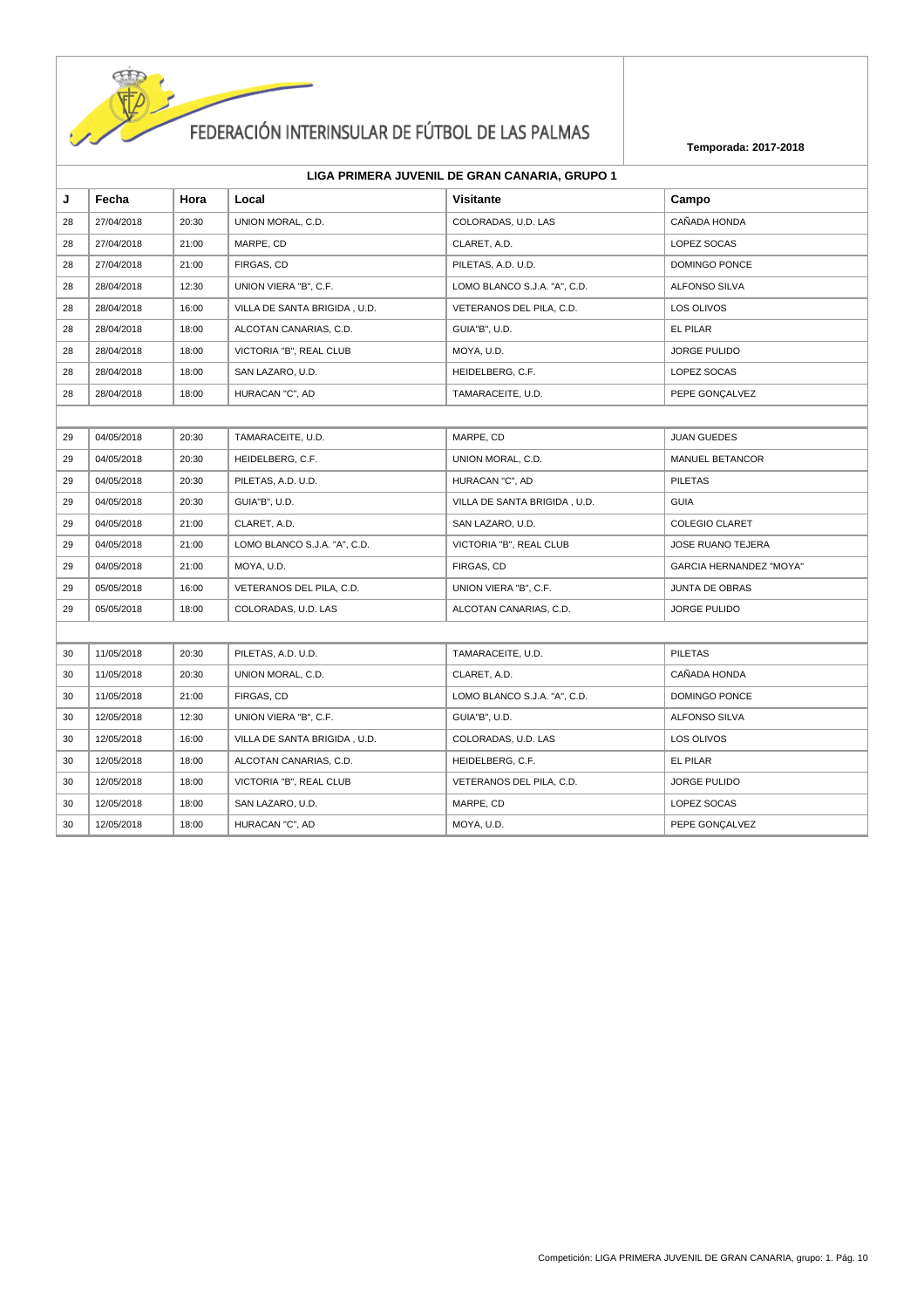

| J  | Fecha      | Hora  | Local                        | <b>Visitante</b>             | Campo                          |
|----|------------|-------|------------------------------|------------------------------|--------------------------------|
| 31 | 18/05/2018 | 20:30 | HEIDELBERG, C.F.             | VILLA DE SANTA BRIGIDA, U.D. | MANUEL BETANCOR                |
| 31 | 18/05/2018 | 20:30 | GUIA"B", U.D.                | VICTORIA "B", REAL CLUB      | <b>GUIA</b>                    |
| 31 | 18/05/2018 | 21:00 | CLARET, A.D.                 | ALCOTAN CANARIAS, C.D.       | <b>COLEGIO CLARET</b>          |
| 31 | 18/05/2018 | 21:00 | LOMO BLANCO S.J.A. "A", C.D. | HURACAN "C", AD              | <b>JOSE RUANO TEJERA</b>       |
| 31 | 18/05/2018 | 21:00 | MARPE, CD                    | UNION MORAL, C.D.            | LOPEZ SOCAS                    |
| 31 | 19/05/2018 | 16:00 | VETERANOS DEL PILA, C.D.     | FIRGAS, CD                   | JUNTA DE OBRAS                 |
| 31 | 19/05/2018 | 18:00 | COLORADAS, U.D. LAS          | UNION VIERA "B", C.F.        | JORGE PULIDO                   |
| 31 | 19/05/2018 | 18:00 | TAMARACEITE, U.D.            | SAN LAZARO, U.D.             | <b>JUAN GUEDES</b>             |
| 31 | 19/05/2018 | 20:00 | MOYA, U.D.                   | PILETAS, A.D. U.D.           | <b>GARCIA HERNANDEZ "MOYA"</b> |
|    |            |       |                              |                              |                                |
| 32 | 25/05/2018 | 20:30 | PILETAS, A.D. U.D.           | LOMO BLANCO S.J.A. "A", C.D. | <b>PILETAS</b>                 |
| 32 | 25/05/2018 | 20:30 | UNION MORAL, C.D.            | SAN LAZARO, U.D.             | CAÑADA HONDA                   |
| 32 | 25/05/2018 | 21:00 | HURACAN "C", AD              | VETERANOS DEL PILA, C.D.     | PEPE GONÇALVEZ                 |
| 32 | 25/05/2018 | 21:00 | FIRGAS, CD                   | GUIA"B", U.D.                | <b>DOMINGO PONCE</b>           |
| 32 | 25/05/2018 | 21:00 | MOYA, U.D.                   | TAMARACEITE, U.D.            | <b>GARCIA HERNANDEZ "MOYA"</b> |
| 32 | 26/05/2018 | 12:30 | UNION VIERA "B", C.F.        | HEIDELBERG, C.F.             | ALFONSO SILVA                  |
| 32 | 26/05/2018 | 16:00 | VILLA DE SANTA BRIGIDA, U.D. | CLARET, A.D.                 | LOS OLIVOS                     |
| 32 | 26/05/2018 | 18:00 | ALCOTAN CANARIAS, C.D.       | MARPE, CD                    | EL PILAR                       |
| 32 | 26/05/2018 | 18:00 | VICTORIA "B", REAL CLUB      | COLORADAS, U.D. LAS          | JORGE PULIDO                   |
|    |            |       |                              |                              |                                |
| 33 | 01/06/2018 | 20:30 | HEIDELBERG, C.F.             | VICTORIA "B", REAL CLUB      | MANUEL BETANCOR                |
| 33 | 01/06/2018 | 20:30 | UNION MORAL, C.D.            | TAMARACEITE, U.D.            | CAÑADA HONDA                   |
| 33 | 01/06/2018 | 20:30 | GUIA"B", U.D.                | HURACAN "C", AD              | <b>GUIA</b>                    |
| 33 | 01/06/2018 | 21:00 | CLARET, A.D.                 | UNION VIERA "B", C.F.        | <b>COLEGIO CLARET</b>          |
| 33 | 01/06/2018 | 21:00 | LOMO BLANCO S.J.A. "A", C.D. | MOYA, U.D.                   | JOSE RUANO TEJERA              |
| 33 | 01/06/2018 | 21:00 | MARPE, CD                    | VILLA DE SANTA BRIGIDA, U.D. | LOPEZ SOCAS                    |
| 33 | 02/06/2018 | 16:00 | VETERANOS DEL PILA, C.D.     | PILETAS, A.D. U.D.           | <b>JUNTA DE OBRAS</b>          |
| 33 | 02/06/2018 | 18:00 | COLORADAS, U.D. LAS          | FIRGAS, CD                   | JORGE PULIDO                   |
| 33 | 02/06/2018 | 18:00 | SAN LAZARO, U.D.             | ALCOTAN CANARIAS, C.D.       | LOPEZ SOCAS                    |